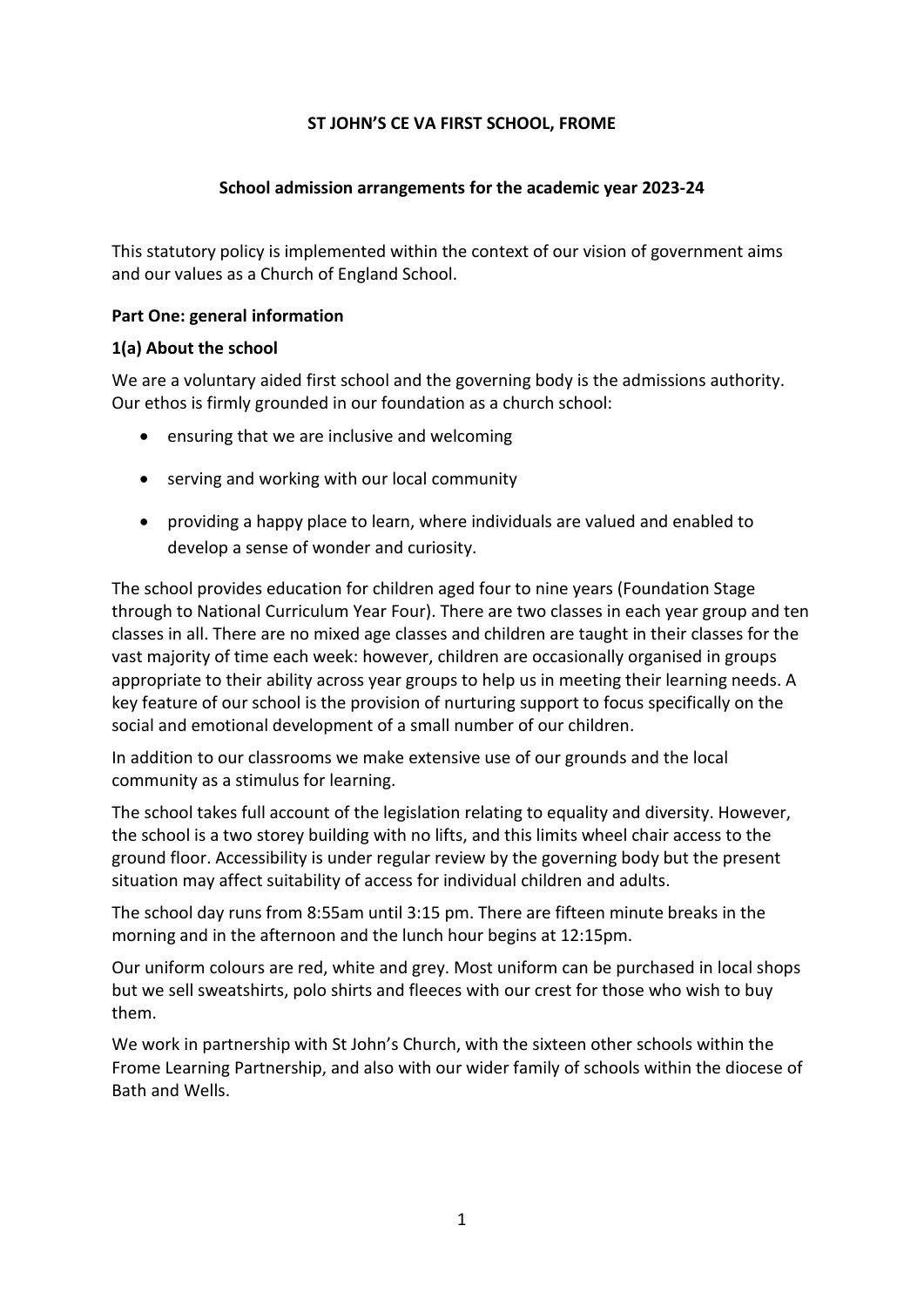# **1 (b) Contact details**

**The Headteacher oversees all issues relating to admissions and is always willing to meet prospective families and to take them around the school during the working day so that they can gain a sense of our community first hand.**

Parents should contact the school office to arrange an appointment on 01373 462251 or email the school at stjohnsfrome@educ.somerset.gov.uk

In addition information about St John's is available on our school website [www.stjohnsfrome.co.uk](http://www.stjohnsfrome.co.uk/)

# **1 (c) The published admission number**

St John's First School has a published admission number of 60 for entry in the reception year in 2023.

The school will accordingly admit this number of pupils each year if there are sufficient applications. Where fewer applicants than the published admission number(s) for the relevant year group are received, the Governing Body will offer places at the school to all those who have applied.

# **Part Two: Over subscription criteria**

When the school is oversubscribed, after the admission of pupils with an Education, Health and Care plan (EHCP) naming the school, priority for admission will be given to those children who meet the criteria set out below, in priority order:

- 1. Looked After Children. Children in the care of a Local Authority or who have been previously and are now formally adopted or subject to a child arrangement order or special guardianship order (see note 1).
- 2. Children who will have a brother or sister on roll when they start school (see note 2).
- 3. Children, or children whose parents are practising members of:
	- a) St John's Church, Frome then,
	- b) any Christian church (see note 3)
- 4. Children whose parent or carer is a member of the school staff, employed by the governing body on a permanent contract for a minimum of two consecutive years as of the application closing date.
- 5. Children living closest to the school, measured by a walking route (see note 5).

# **Tie Breaker**

If children of multiple birth (twins and triplets) are tied for the final place, those siblings will be admitted over PAN as permitted by infant class size rules. In all other cases where it cannot be otherwise determined which child has the higher priority for a school place or a position on a waiting list, the order of priority will be determined by the drawing of lots. This will be undertaken in the school building by a person entirely independent of the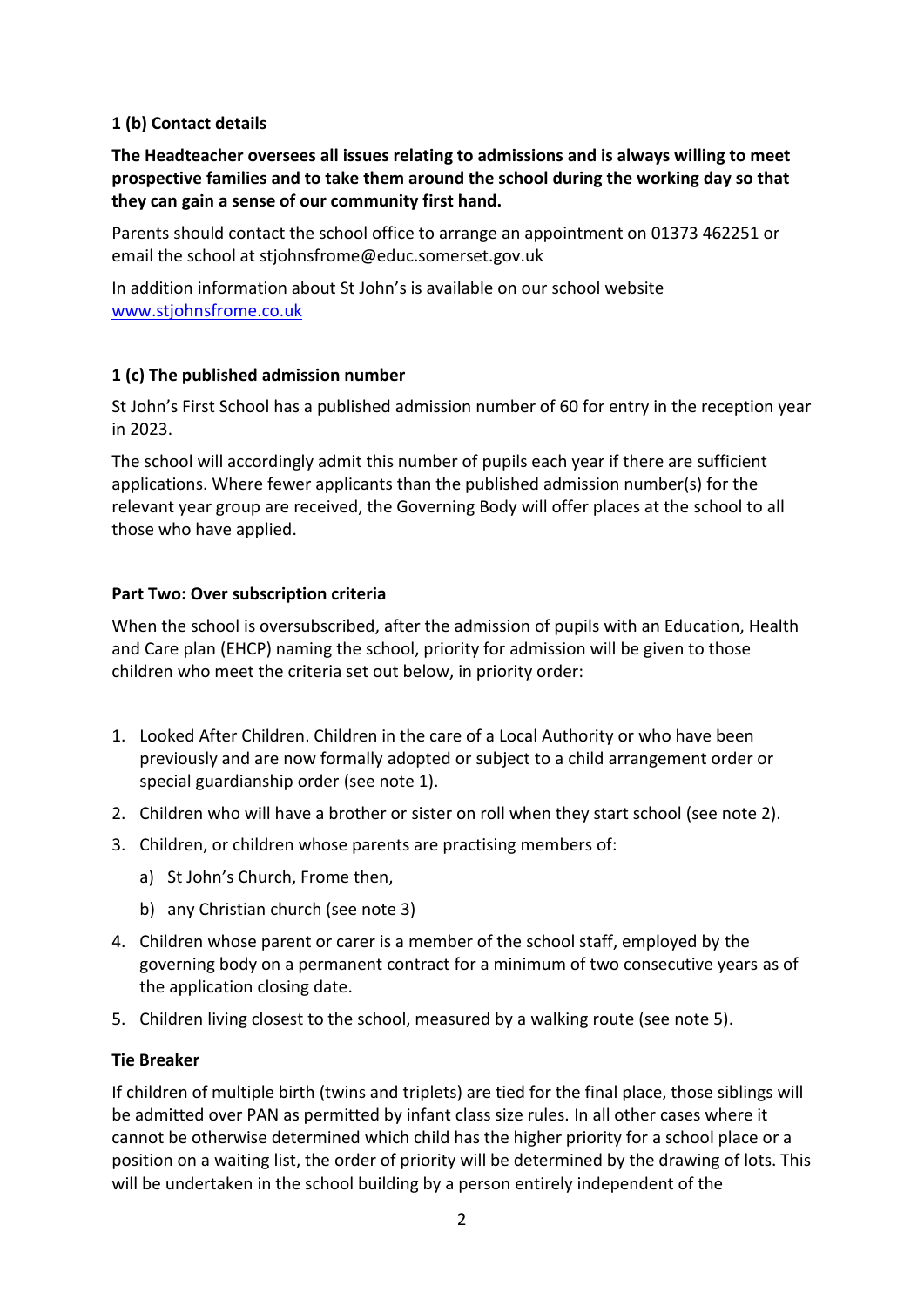Admissions Committee and with no current connection to the school. The Chair of Governors, or Vice Chair of Governors, will observe this process.

# **Additional Notes**

# **Note 1**

A "Looked After Child" means any child who is in the care of a local authority in accordance with Section 22 (1) of the Children Act 1989. A child who was "a previously Looked After Child" means a child who after being Looked After became subject to an Adoption Order under Section 46 of the Adoption and Children Act 2002, a Residence Order under Section 8 of the Children Act 1989 or Special Guardianship Order under Section 14A of the Children Act 1989.

# **Note 2**

Siblings includes a full brother or sister, half brother or sister, adopted brother or sister, step brother or sister or the child of the parent's/carer's partner or children of the same household. Please see the information on shared residency arrangements which will apply if necessary in order to determine the sibling's permanent home address.

# **Note 3**

Practising members in point 3 means children and/or at least one parent who regularly attend public worship at a Christian church at least once a month in the six months preceding the application.

In the event that during the period specified for attendance at worship, the church has been closed for public worship and has not provided alternative premises for that worship, the requirements of these admission arrangements in relation to attendance will only apply to the period when the church or alternative premises have been available for public worship.

In order to be considered under this criteria a supplementary information form must be sent to the Local Authority by the school place application deadline.

# **Note 4**

A 'parent' in education law includes natural parents, whether they are married or not and a person other than the natural parent(s) who has parental responsibility or care of a child or young person. Having 'care' of a child or young person means that person who looks after the child and with whom the child lives, irrespective of what their relationship is with the child.

# **Note 5**

Measurements are taken from the point at which the entrance/drive of the home address meets the adopted highway. Distances are measured to the point at which the adopted highway meets the entrance which is established and nominated by the school as the main entrance to the school grounds. The route measured may include footpaths, bridleways, and other pathways, as well as recognised roads.

Routes are calculated using GPS digital "Ordinance Survey Master Map mapping software. Master Map data is captured to a high degree of accuracy, at a map ratio of 1:1250 in urban areas and 1:2500 in rural areas, with a maximum margin of error of +/- 1 metre.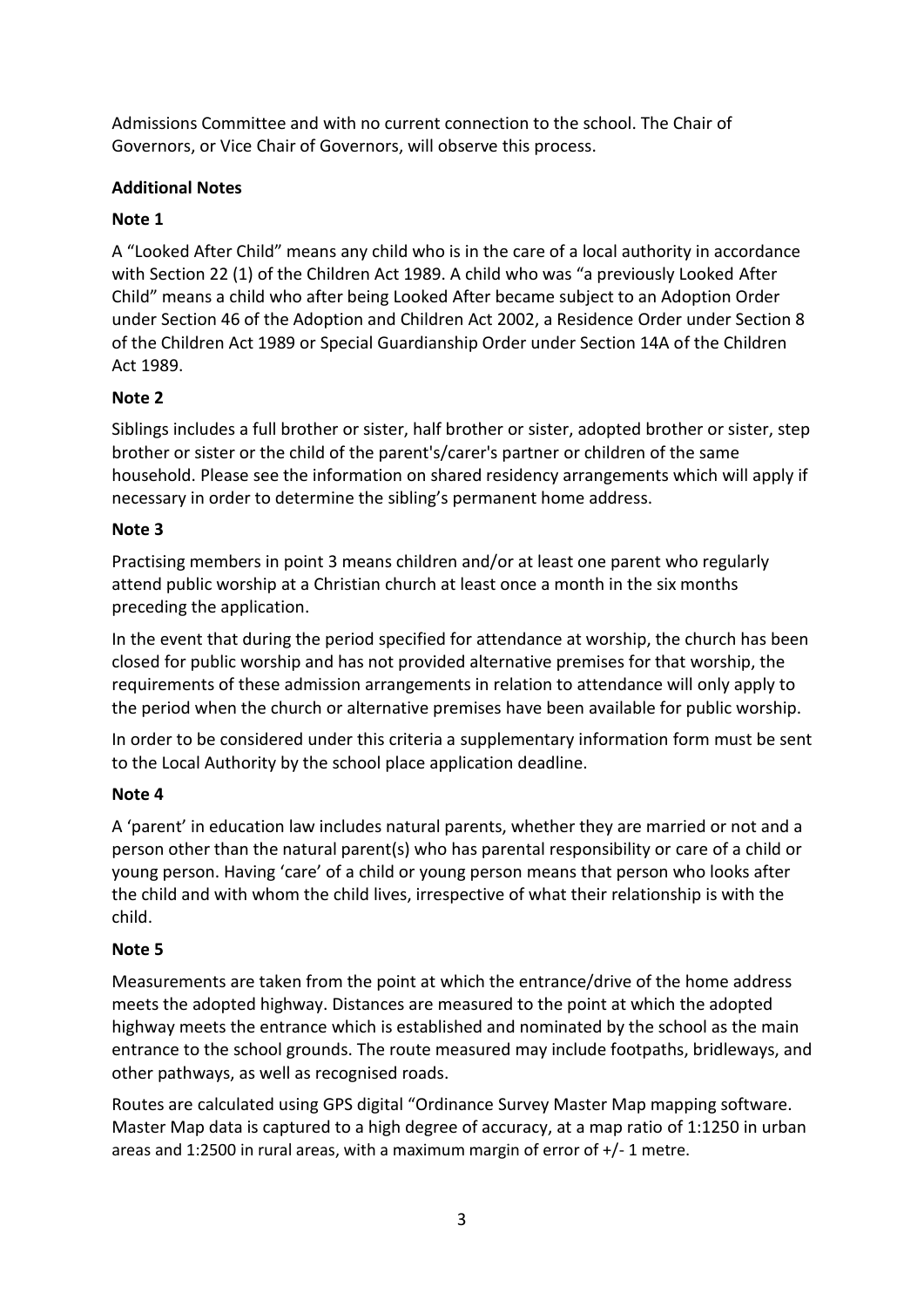### **Part Three: Starting school for the first time**

Applications must be submitted to the home LA. If this is Somerset applications can be made on-line at [www.somerset.gov.uk/admissions.](http://www.somerset.gov.uk/admissions) Paper applications are available to download from the Somerset County Council website at [www.somerset.gov.uk/admissions,](http://www.somerset.gov.uk/admissions) or upon request by telephoning Somerset Direct on 0300 123 2224.

Applications must be received by 23:59 hours on 15 January 2023, otherwise the application will be recorded as late. Late applications will be considered after those received on time. Please see the Somerset LA co-ordinated scheme for full details.

Outcomes for on time applications will be sent out by email (for on line applicants) or second class post on 16 April 2023 (or next working day if this falls on a weekend or bank holiday).

### **Part Four: Admission to any year group during the 2023-24 academic year (in year admission)**

In year applications must be submitted directly to the school using the in-year application form which can be obtained on the school website or by request to the school office.

The governors' admissions committee will consider batches of applications on a weekly basis with a 4pm deadline every Friday (term time only) for receipt of applications. If more applications are received than there are places available, the over-subscription criteria will be applied

A decision will be notified in writing to the applicant within ten school days.

Proof of address may be required to be submitted with the application. This will be either the formal 'exchange of contracts' letter from the solicitor for a house purchase, a recent utility bill or the signing of a minimum of a six month tenancy agreement. The Governing body reserve the right to seek further documentary evidence to support a claim of residence.

Where there are more applications than places available within a particular year group, applications will be considered against the published oversubscription criteria and allocated up to the admission number/ limit.

Places will not be allocated more than six school weeks or half a term in advance of being required. The only exceptions are children of UK service personnel with a confirmed posting to the area and other crown servants (including Diplomats) returning to the UK with a confirmed posting to the area (see Children of UK service personnel).

#### **Part Five: Appeals procedure**

All applicants refused a place have a right of appeal to an independent appeal panel constituted and operated in accordance with the School Admission Appeals Code.

Details of how to appeal are included in the outcome email or letter.

Information on the timetable for the appeals process is published on our website by 28 February each year.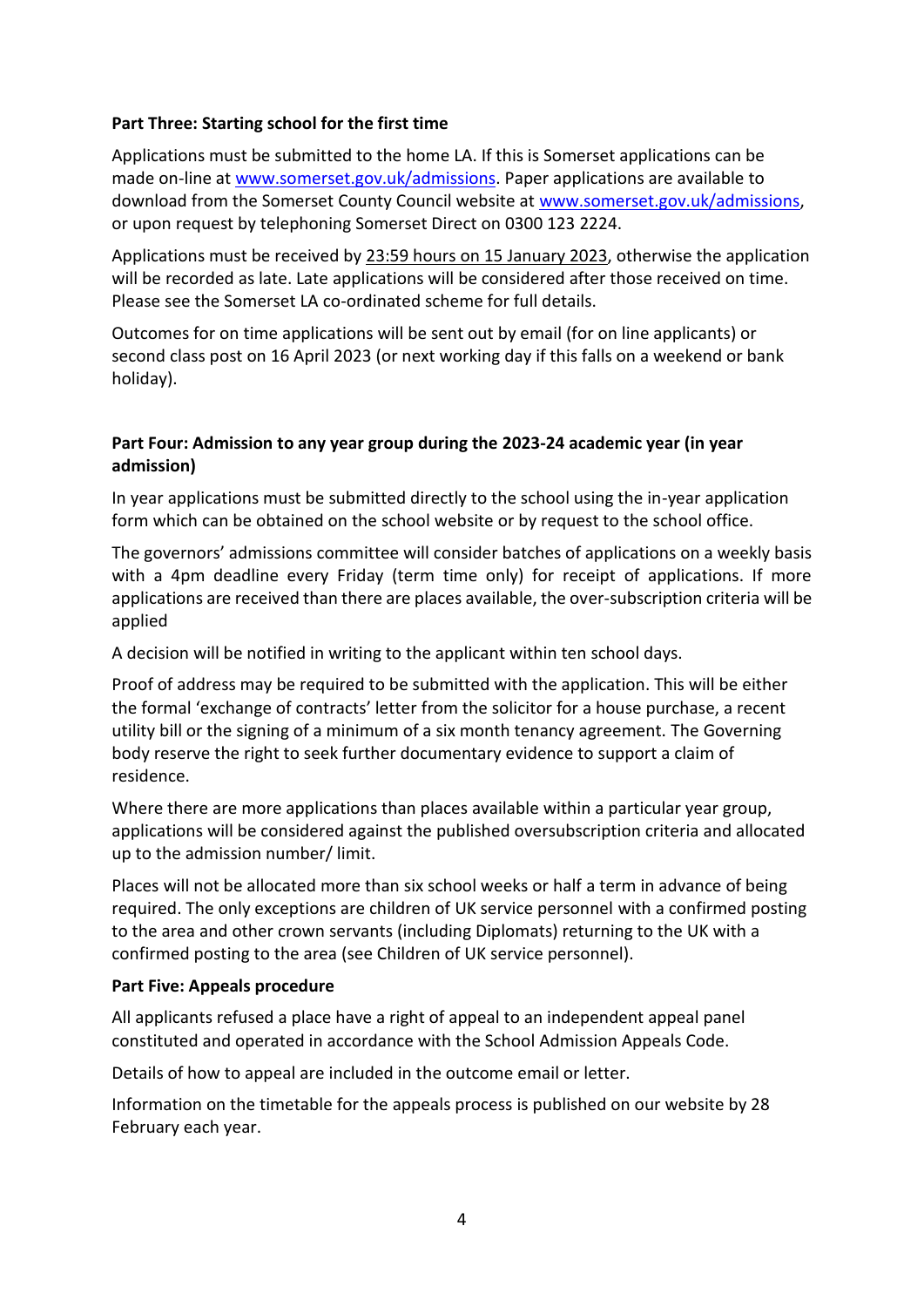### **Part 6 – Important Information**

### **Home Address**

For the purposes of school admission, the governors' definition of a child's home address is considered to be where the child resides for the majority of their time with the person(s) who legally has/have care of the child. Documentary evidence of house ownership or a minimum six-month rental agreement may be required, together with proof of the child's residence at the property concerned. Places will not be allocated on the basis of a future house move unless this can be confirmed through the exchange of contract or a signed minimum six month formal lease agreement in place at the time of application. Please note private letting agreements may not be accepted as proof of residence. An address change due to a move to live with family or friends will not be considered until the move has taken place and suitable proof of residency has been obtained. Proof that a move from the previous address has taken place may also be required eg proof of exchange of contracts, a tenancy agreement showing the end date of the tenancy or a notice to quit from the landlord or repossession notice. The Governing Body reserve the right to seek further documentary evidence to support any claim of residence which could include contacting the estate agent, solicitor landlord or relevant professional.

An address used for childcare arrangements cannot be used as a home address for the purpose of applying for a school place. The governors may withdraw the offer of a school place if the child's home address is subsequently found to be fraudulent.

Where shared residence arrangements are in place and it is necessary to determine the home address, each parent may be required to write to the Governing Body and inform them of the number of days each week the child spends with them. Where the child spends equal time with both parents the Governing Body may ask for additional information including evidence of which parent/carer is in receipt of child benefit, and/or the name of the GP surgery at which the child is registered.

#### **Waiting Lists**

The governors operate waiting lists for every year group. Where a child is formally refused admission to any year group, parents may request that his/her child's name is placed on the appropriate waiting list. This is held in ranked order according to the oversubscription criteria. The waiting list will be reordered in accordance with the oversubscription criteria whenever anyone is added to or leaves the waiting list. Waiting lists will be maintained until the end of the academic year. If a place becomes available within the Published Admission Number or admission limit this will be offered for the highest ranked child at that time.

# **Deferred entry for infants**

Parents offered a place in reception for their child have a right to defer entry, or to take the place up part-time, until the start of the term beginning immediately after their child has reached compulsory school age. However, places cannot be deferred beyond the beginning of the final term of the school year for which the offer was made.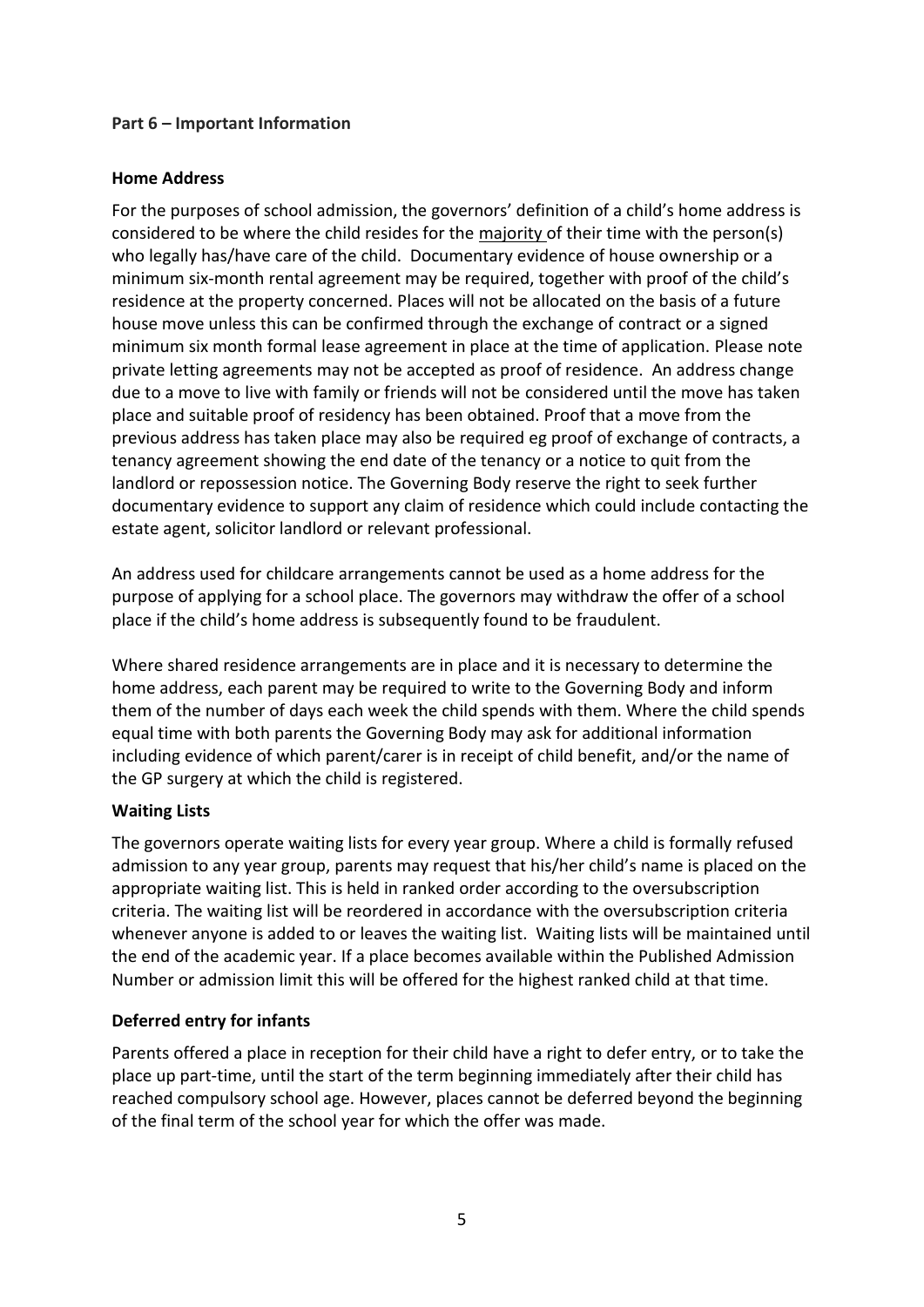Children reach compulsory school age on the prescribed day following their 5th birthday (or on their fifth birthday if it falls on a prescribed day). The prescribed days are 31 August, 31 December and 31 March.]

### **Full-time schooling**

Parents have a right to a full-time place at school for their child from the September following their fourth birthday.

### **Summer Born Children**

Parents of summer born children may request that they are admitted into reception rather than year one when they become of compulsory school age. Applications will be considered as set out below (see admission of children outside their normal age group)

### **Admission of children outside their normal age group**

Parents may request that their child is admitted to a year group outside their normal age range, for instance where the child is summer born or where the child is gifted or talented or where a child has suffered from particular social or medical issues impacting his or her schooling.

When such a request is made, the Governing Body will make a decision on the basis of the circumstances of the case and in the best interests of the child concerned, taking into account the views of the headteacher and any supporting evidence provided by the parent. If a request is refused, the child will still be considered for admission to their normal age group.

The parent is required to make an on-time application for the child's normal age group (if relevant) but can submit a request for admission out of the normal age group at the same time. The LA will ensure the parent is aware of whether the request for admission out of age group has been agreed before National Offer Day and the reason for any refusal.

Requests for admission out of the normal year group will be considered alongside other applications made at the same time. An application from a child who would 'normally' be a year 1 child for a reception place will be considered alongside applications for reception.

If a request for delayed admission is agreed, the school place application may be withdrawn before a place is offered and a new school place application will need to be made as part of the normal admissions round the following year.

If a request for a child to be admitted to school a year early is agreed, the school place application will be processed and an outcome will be sent on the National Offer Day.

If a request for delayed admission is refused, the parent must decide whether to accept the offer of a school place for the normal age group, or to refuse it and make an in year application for admission to year one for the September following the child's fifth birthday.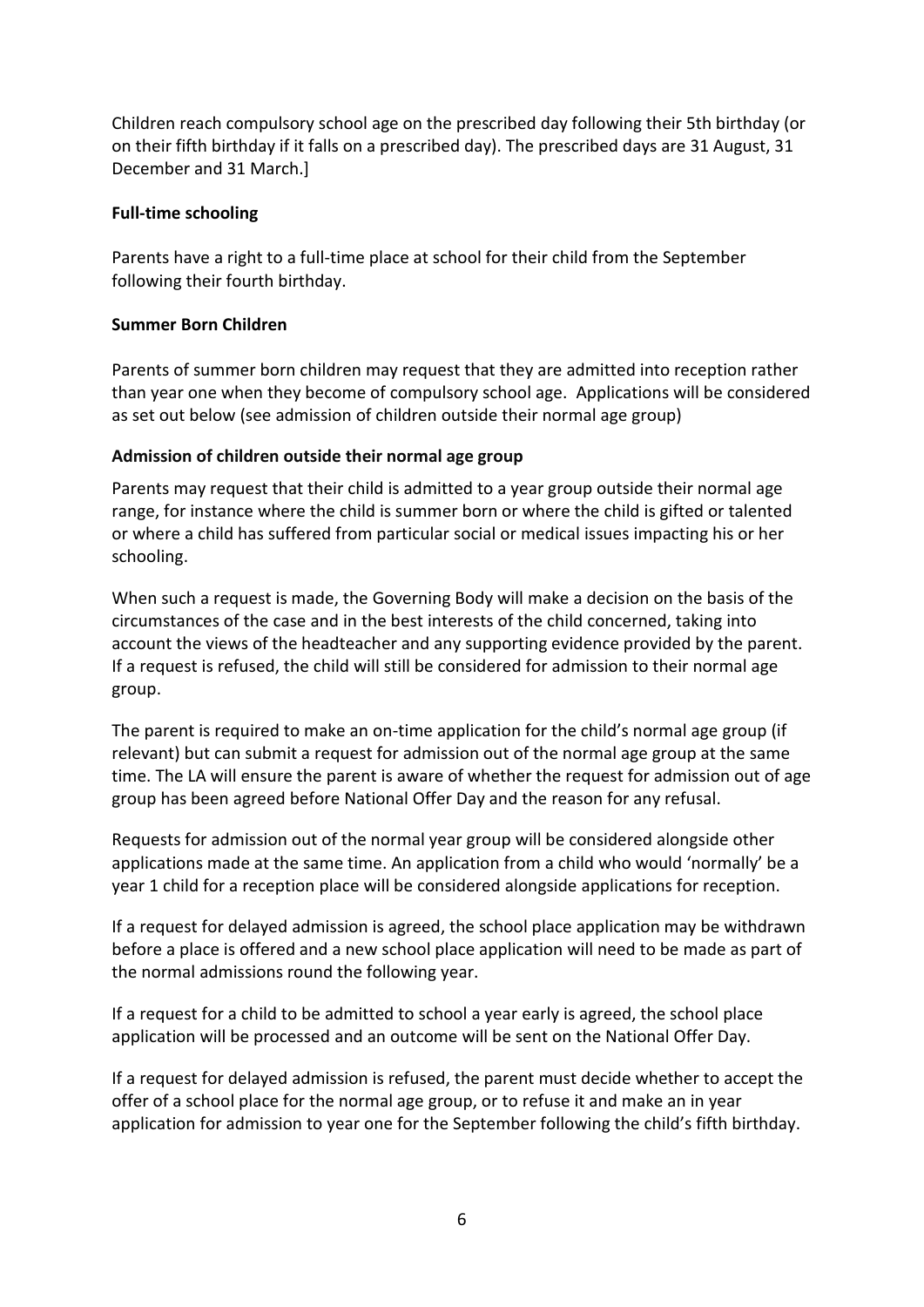If a request for a child to be admitted to school a year early is refused, the school place application will not be processed and a new school place application will need to be made as part of the normal admissions round the following year.

There is no right of appeal against the decision not to allow your child to be admitted outside of their normal age group.

One admission authority cannot be required to honour a decision made by another admission authority on admission out of the normal age group. Parents, therefore, should consider whether to request admission out of the normal year group at all their preference schools, rather than just their first preference schools.

For further information and important things you should consider please visit;

[http://www.somerset.gov.uk/education-learning-and-schools/choosing-a-s](http://www.somerset.gov.uk/education-learning-and-schools/choosing-a-)chool/startingor-transferring-school-early-or-late/

### **Children from Overseas**

The Governing Body will treat applications for children coming from overseas in accordance with European Union law or Home Office rules for non-European Economic Area nationals.

The Governing Body will process applications for children who are citizens of the European Economic Area (EEA) and for UK citizens living abroad. If proof of the Somerset address is not available the application will be considered on the current address. The only exceptions are children of UK service personnel with a confirmed posting to the area and other crown servants (including Diplomats) returning from overseas to live in the area (see Children of UK service personnel).

The Governing Body will not allocate a place to any non EEA citizen moving into Somerset from outside the UK prior to their arrival in the country. In such cases the LA will require copies of the passports, appropriately endorsed visas and proof of residency – see home address definition. Applicants who are citizens of countries from outside the EEA should first check that their visas will not be invalidated by taking up a maintained school or academy place before applying. If in doubt, parents should contact the Home Office.

# **Children of UK service personnel**

The Admissions Authority endeavours to ensure that their admission arrangements support the Government's commitment to removing disadvantage for service children. In year applications are usually considered for admission up to a maximum of half a term in advance of the place being taken up. An exception is made for children of UK service personnel with a confirmed posting to the area and crown servants returning from overseas to live in the area where a place can be made available up to a year in advance of being required providing the appropriate documentation is provided as proof of posting (an official government letter (e.g. MOD, FCO or GCHQ) declaring a relocation date and intended posting.)

Usually, a place may be allocated prior to actual residency, only on receipt of exchange of contracts or a formal signed rental agreement. An exception is made for children of UK service personnel with a confirmed posting to the area and crown servants returning from overseas to live in the area. This means that, providing the application is accompanied by an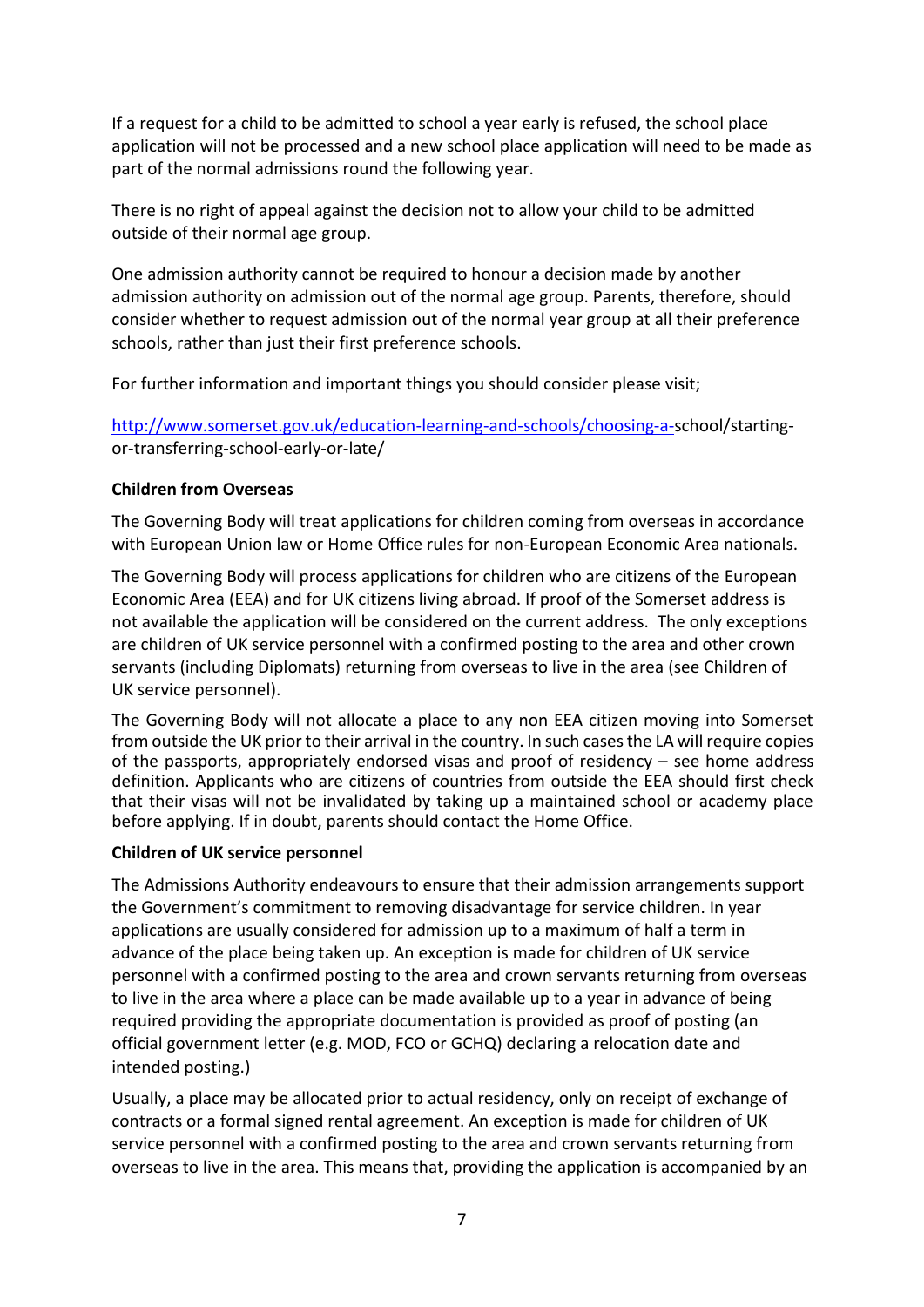official government letter (e.g. MOD, FCO or GCHQ) declaring a relocation date and intended posting, the admissions authority will process the application. If proof of a home address is not available at this stage the admissions authority will accept a unit postal address or quartering area address.

If the parent/carer is moving to the area as a result of leaving the armed forces then no special consideration will be given to the application under the grounds of the application being made by a service family.

For further information please refer to the DfE explanatory note on Admission of Children of Crown Servants;

[https://www.gov.uk/government/uploads/system/uploads/attachment\\_data/file/461481/A](https://www.gov.uk/government/uploads/system/uploads/attachment_data/file/461481/Admission_of_children_of_crown_servants.pdf) dmission of children of crown servants.pdf

**Date established by governing body**

**Date for full implementation**

**Date for review**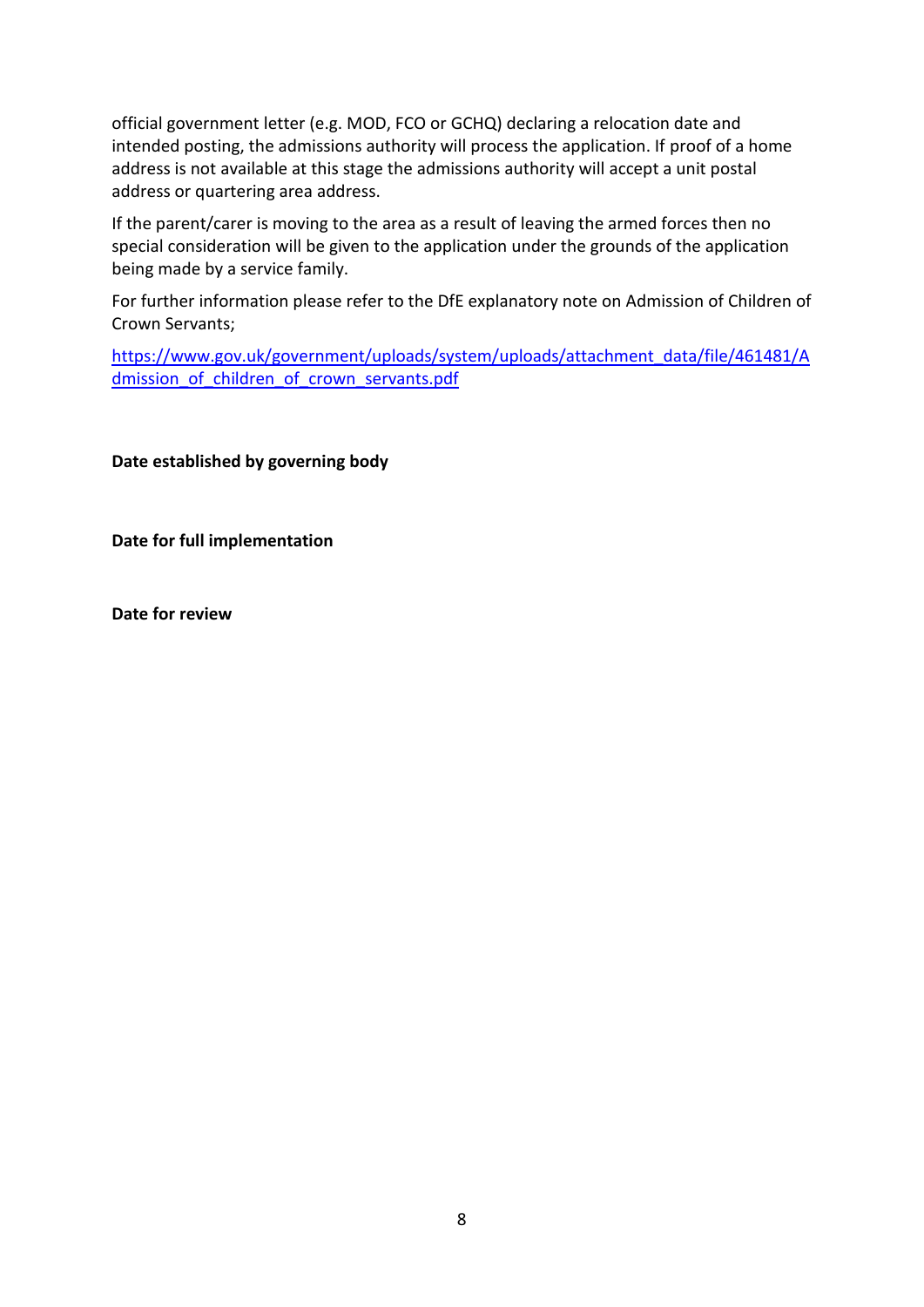#### **APPENDIX A**

**Church of England Voluntary Aided and Foundation Schools in the Diocese of Bath & Wells**

#### **School Admission Supplementary Information Forms**

#### **Notes for those applying for places at Church of England Voluntary Aided or Foundation Schools**

#### **If you wish for your application to be considered under any criteria relating to church attendance, you must ensure the following:**

- 1. That the attached form is completed by you and signed by the relevant church representative (vicar, priest, minister, pastor, church warden)
- 2. That the information on the form matches and fulfils the requirements set out in the specific admissions arrangements of the school for which you are applying.
- 3. That the completed form, signed by both you and the clergy reaches your home Local Authority by the closing date for applications. This is 15<sup>th</sup> January 2023 for first admission to school.
- 4. That a separate supplementary form be submitted for each church school for which you are applying as each is likely to have differing admissions criteria.
- 5. If you have recently, or are about to move to a different area, that you ensure that the appropriate church representative of the church where you have been regularly worshipping signs the supplementary information form for your application. **Please ensure that they have seen the admissions requirements for the school/s for which you are applying and are satisfied that you meet the necessary criterion/criteria.**

#### **Please Note:**

- Failure to send the correctly completed supplementary information form to your home Local Authority by the closing date will mean that your application cannot be considered under any church attendance criterion.
- The need to obtain the signature from a previous member of clergy/church after moving house cannot be considered as a reason for a late application to be accepted.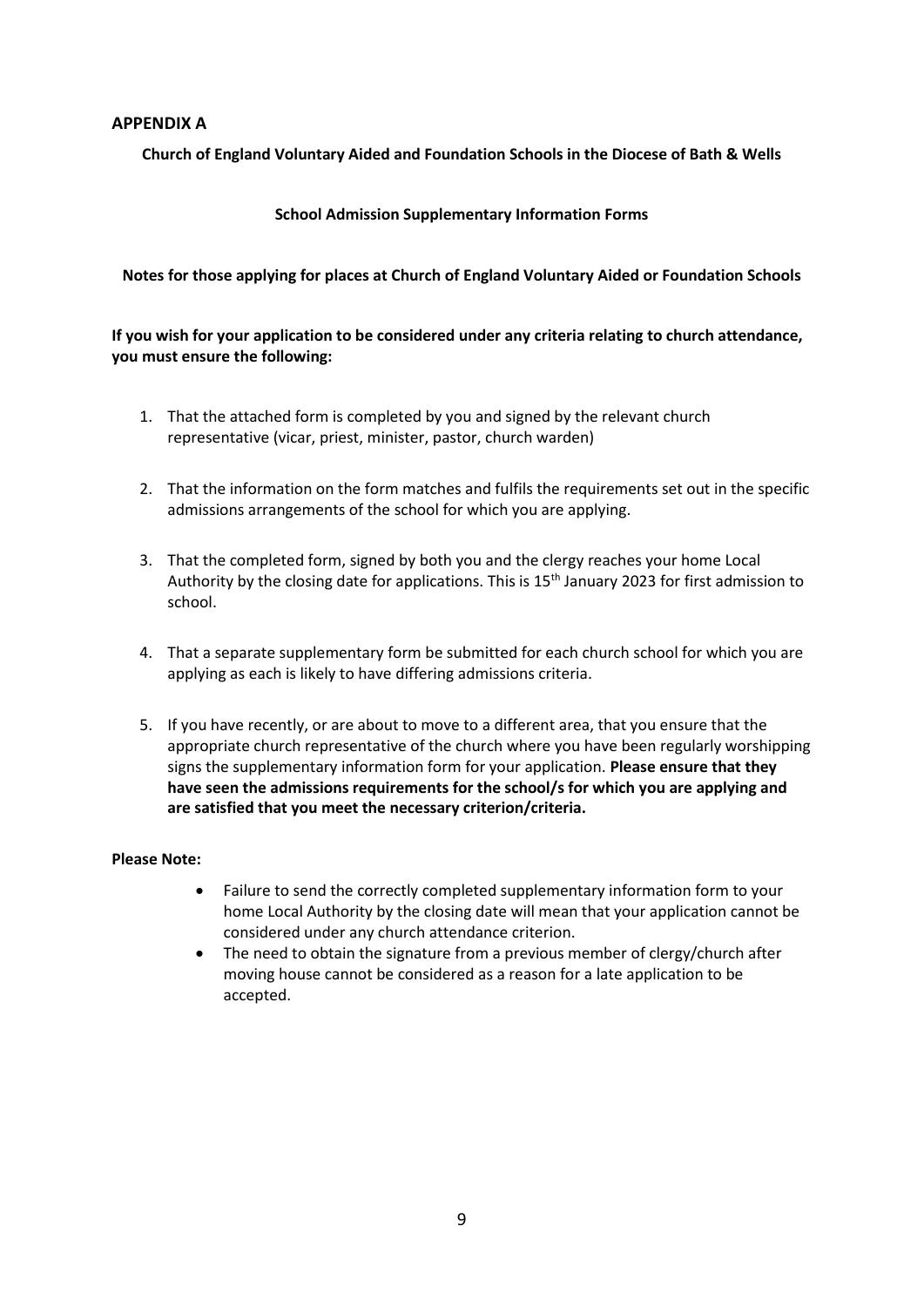#### **School Admissions**

#### **Supplementary Information Form for Admission to St John's CofE VA First School**

#### **PART A**

In the event of oversubscription, priority will be given in Criterion 4 of the oversubscription criteria (as published) to children who themselves, or whose parent(s)/carer(s) regularly attend (minimum of once a month for at least 6 months before the date of application) the church(es) named within the school's admissions arrangements.

In the event that during the period specified for attendance at worship, the church has been closed for public worship and has not provided alternative premises for that worship, the requirements of these admission arrangements in relation to attendance will only apply to the period when the church or alternative premises have been available for public worship.

Please only complete this form if you believe that you meet Criterion 3

Please complete Part A, and give this form to your clergy leader (priest/minister/pastor), who will complete Part B and return it to your home local authority. The relevant clergy must return this form to the LA by the deadline for admissions application for the 2023-24 academic year, which is 15 January 2023

#### **Details of Child/Children**

Surname:

First Name/s:

Address:

Tel:

#### **Details of Church/Clergy**

Name of Church:

Name of Clergy:

Address of Clergy:

Tel:

Signed:

Relationship to child/children:

Date: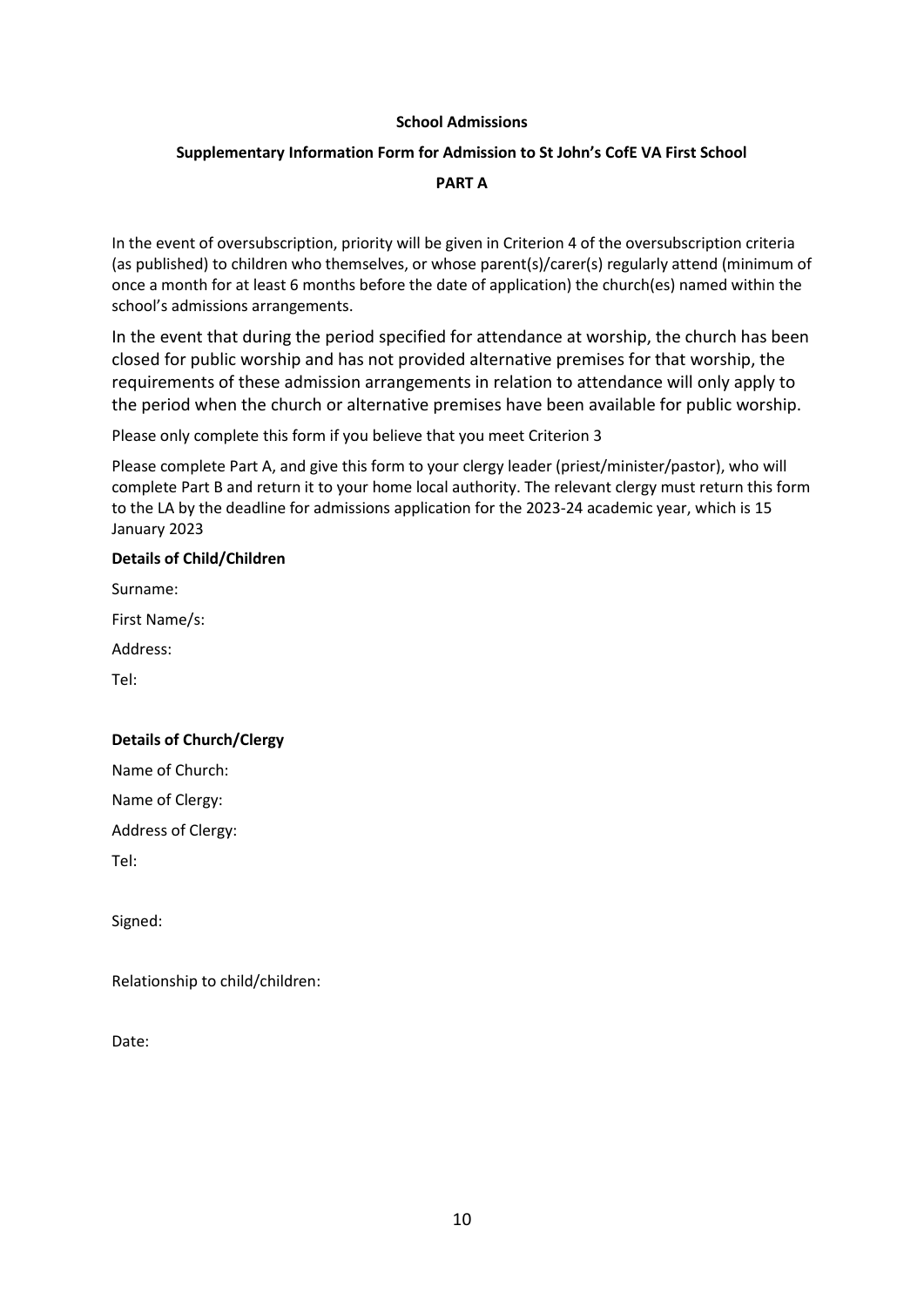#### **PART B**

#### **To be completed by clergy.**

The parent/carer identified in Part A has applied for a place for their child/children at St John's CofE VA First School for the academic year 2023-24. We ask that you confirm that either the child or the parent(s)/carer(s) regularly attends your church – at least once per month and has done for a minimum of 6 months prior to the date of application.

In the event that during the period specified for attendance at worship, the church has been closed for public worship and has not provided alternative premises for that worship, the requirements of these admission arrangements in relation to attendance will only apply to the period when the church or alternative premises have been available for public worship.

Please return this form to the home Local Authority by the deadline for admission applications, which is 15 January 2023.

Thank you for your assistance in completing this supplementary form.

#### **Please note**

If this form is not completed or does not reach the LA by the prescribed date, the applicant cannot be considered as eligible for consideration under any church attendance criterion.

…………………………………………………………………………………………………

I,……………………………..(insert name of clergy) confirm that the child or parent(s)/carer(s) identified in Part A has attended ……………………….(name of church) at least once a month for not less than 6 months prior to the date of application.

Signed:

Date: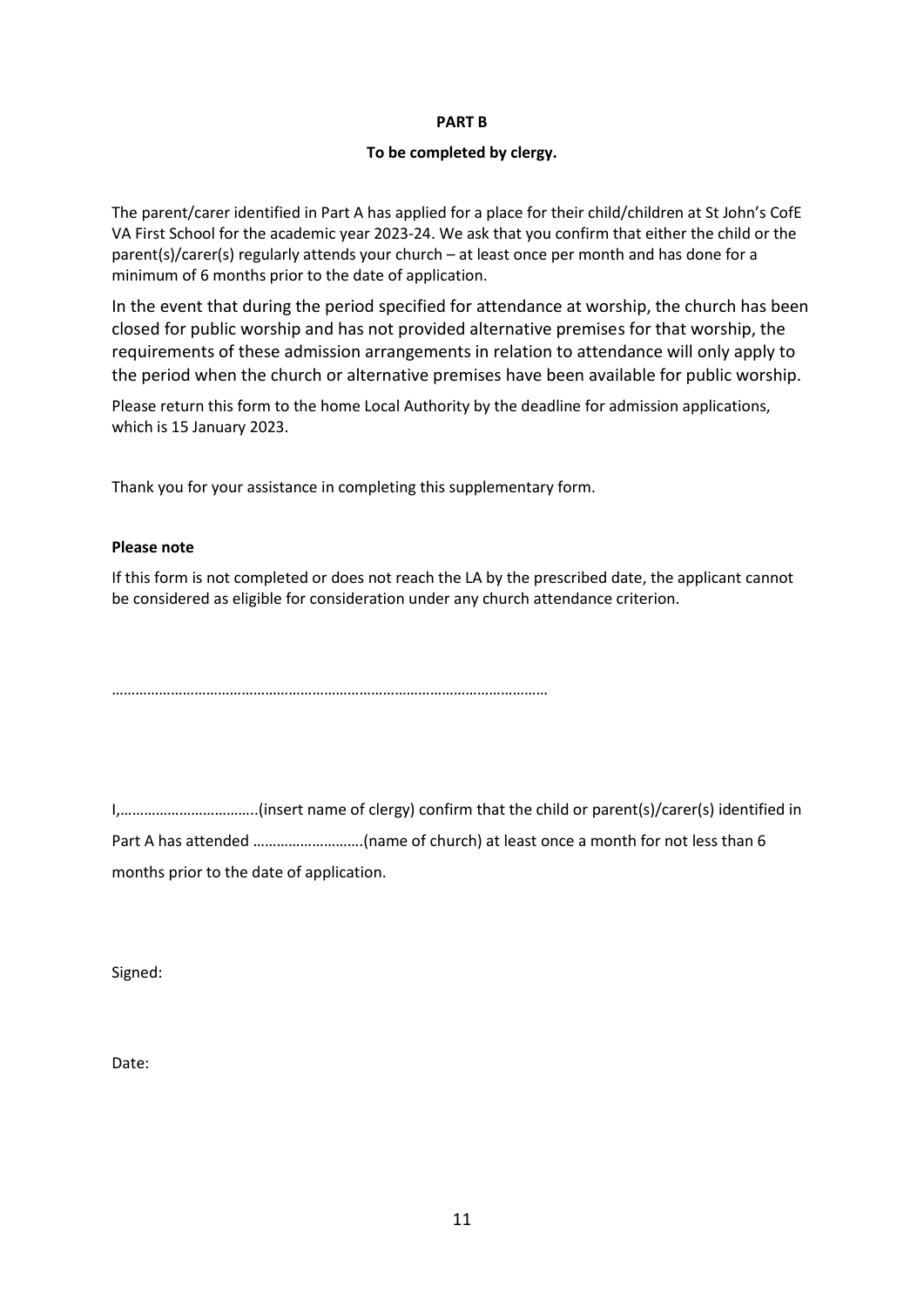**Church of England Voluntary Aided and Foundation Schools in the Diocese of Bath & Wells**

**School Admission Supplementary Information Forms**

**Notes for clergy or those responsible and authorised to sign supplementary information forms for those applying to church schools under a church attendance criterion**

**Please note that the recommendation of the Bath & Wells DBE is that clergy do not work in isolation when looking at school admission supplementary information form requests. The DBE strongly recommends that it is best practice to have a sub-committee of at least three members, including clergy, church wardens and those with responsibility for Sunday school to consider these requests and be authorised to sign the form if it is agreed appropriate.**

**Please also note that the completion of this form and its return in time to meet the admission application deadlines is critical for the applicant, and without it the child cannot be considered eligible under any church attendance criteria, even if they are regular attendees at church.**

**In order for the application to be considered under any church attendance criteria within the school's admissions arrangements, the following must be ensured:**

- 1. That the attached form is completed by the applicant and signed by the relevant church representative (vicar, priest, minister, pastor, church warden)
- 2. That the information on the form matches and fulfils the requirements set out in the specific admissions arrangements of the school to which the application is being made. **Clergy must be clear that the specific criterion for each school is being met by the applicant and should see the admissions criteria so that they can check.**
- 3. The DBE recommends that schools use the criterion that either the child or at least one parent has attended worship at the church at least once a month for a minimum of 6 months prior to the time of the application. **Please note that this does vary from school to school, with some having far more rigorous requirements.**
- **4. The DBE does recommend that the child or a parent has attended actual worship and that attendance at toddler groups or other activities that are held at the church does NOT meet the requirements.**
- 5. That the completed form, signed by both applicant and the clergy, reaches the applicant's home Local Authority by the closing date for applications. This is 15th January 2023 for first admission to school.
- 6. That a separate supplementary form be completed for each VA or Foundation church school for which the applicant is applying as each is likely to have differing admissions criteria.